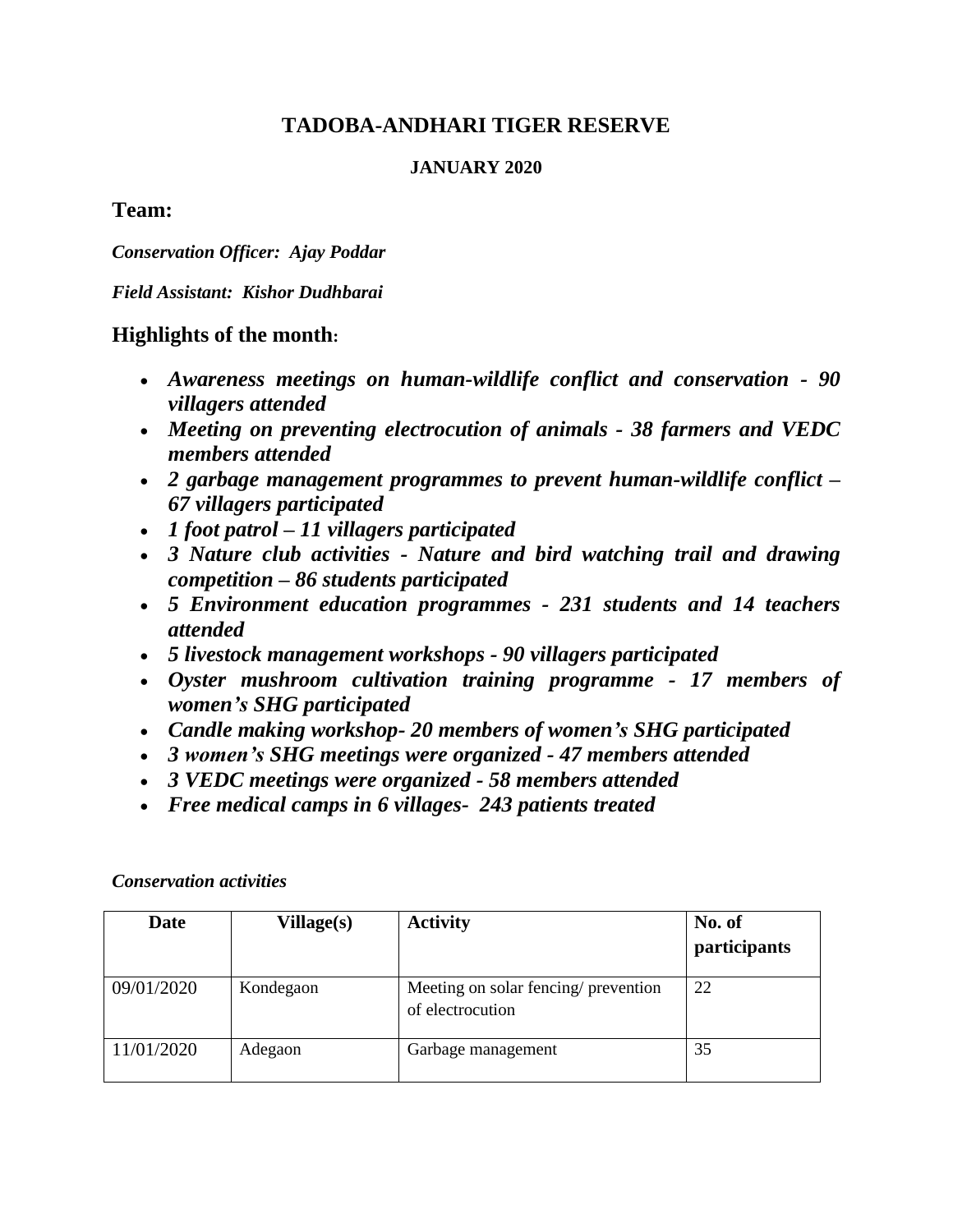| 12/01/2020 | Ashtha    | Community meeting on human-<br>wildlife conflict         | 19  |
|------------|-----------|----------------------------------------------------------|-----|
| 18/01/2020 | Kondegaon | Garbage management                                       | 32  |
| 19/01/2020 | Wadala    | Solar fencing/ prevention of<br>electrocution of animals | 16  |
| 20/01/2020 | Mudholi   | Community meeting on livestock<br>management             | 18  |
| 22/01/2020 | Adegaon   | -do-                                                     | 15  |
| 26/01/2020 | Mudholi   | Foot patrol                                              | 11  |
|            |           | <b>Total</b>                                             | 168 |

During the month of January, we organised several meetings with villagers focusing on reducing human-wildlife conflict. In order to spread awareness, we spoke to the community members about potential threats and danger of venturing into the forest areas for *fuel wood, mahua, tendu collection* etc. As the Tadoba area has a good tiger breeding population and other large carnivores, many encounters turn fatal, often leading to retaliatory killing of wildlife by villagers. Resolving issues like garbage dumps around village, cattle grazing, minor forest produce (MFP) collection and unemployment help in reducing man-animal confrontation.

Electrocution is an emerging practice of poaching and killing of wild animals. To prevent electrocution of wildlife, we discussed preventive measures with community and village ecodevelopment committee members. During the meeting, it discussed that an interdepartmental approach would be required to prevent electrocution around protected areas. A patrolling unit, consisting of Forest Department's beat guard, VEDC members, Satpuda Foundation officer, Vidhyut sevak of Electricity Department and electric pump connection holder will be formed.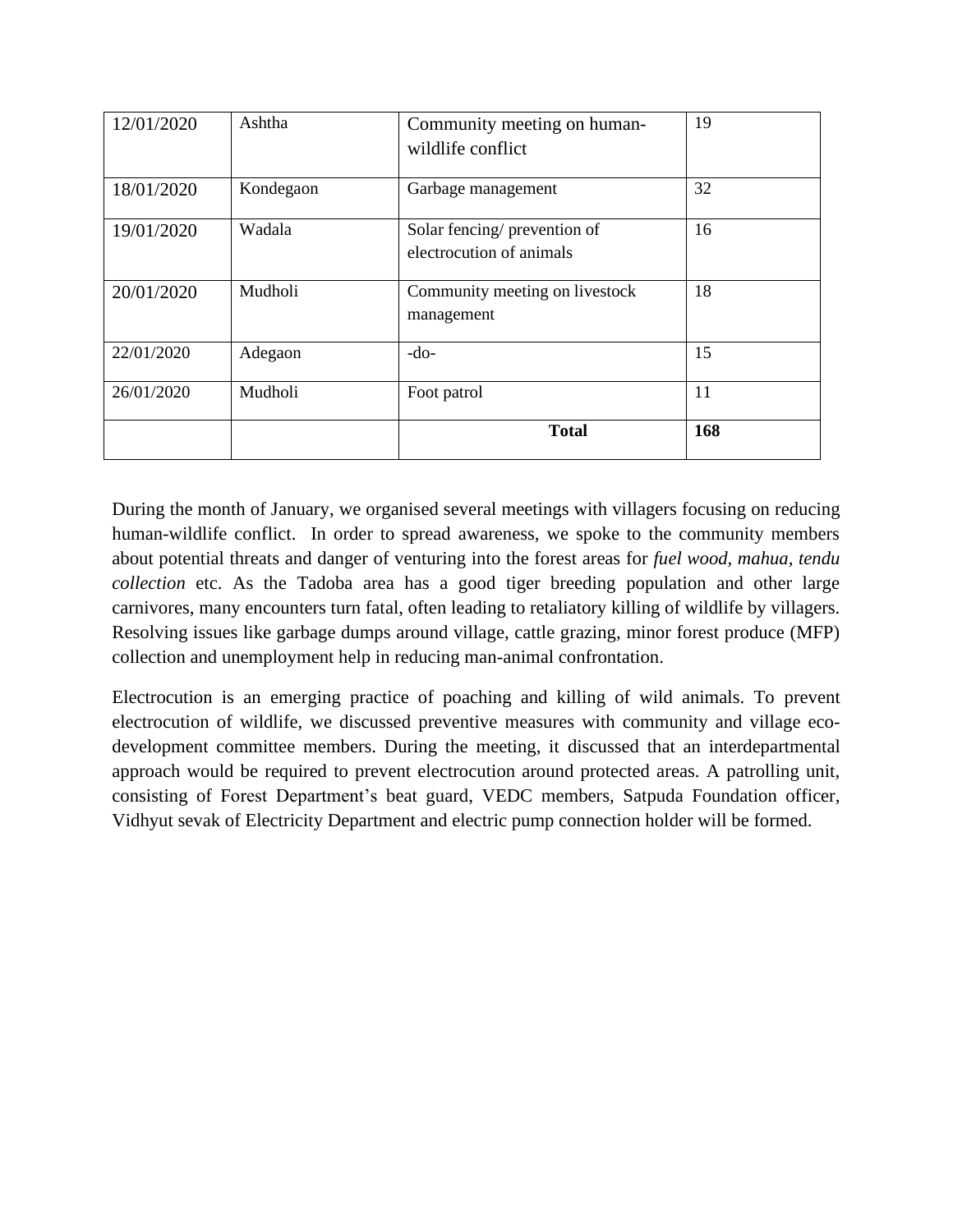

*Community meeting on preventing electrocution and human-animal conflict at Astha (left) and Kudesawli (right)*

We organized garbage management meetings and activities with villagers of Kondegaon and Adegaon. Programmes were organized to sanitize the area around the villages, as garbage spillover and food leftovers lure wildlife into villages and cause human-wildlife conflict. We also collected over 10 kilograms of plastic litter through public participation (shramdhaan). A total of 67 villagers volunteered for the drives.



*Adegaon- Garbage management programme with students and villagers*

We also organized a foot patrol with select local youths in Mudholi. During the foot patrol, we recorded impressions of herbivores' hooves, scats and birds. We patrolled an area of 5 kilometers along with Forest Guard. A total 11 people joined the patrol.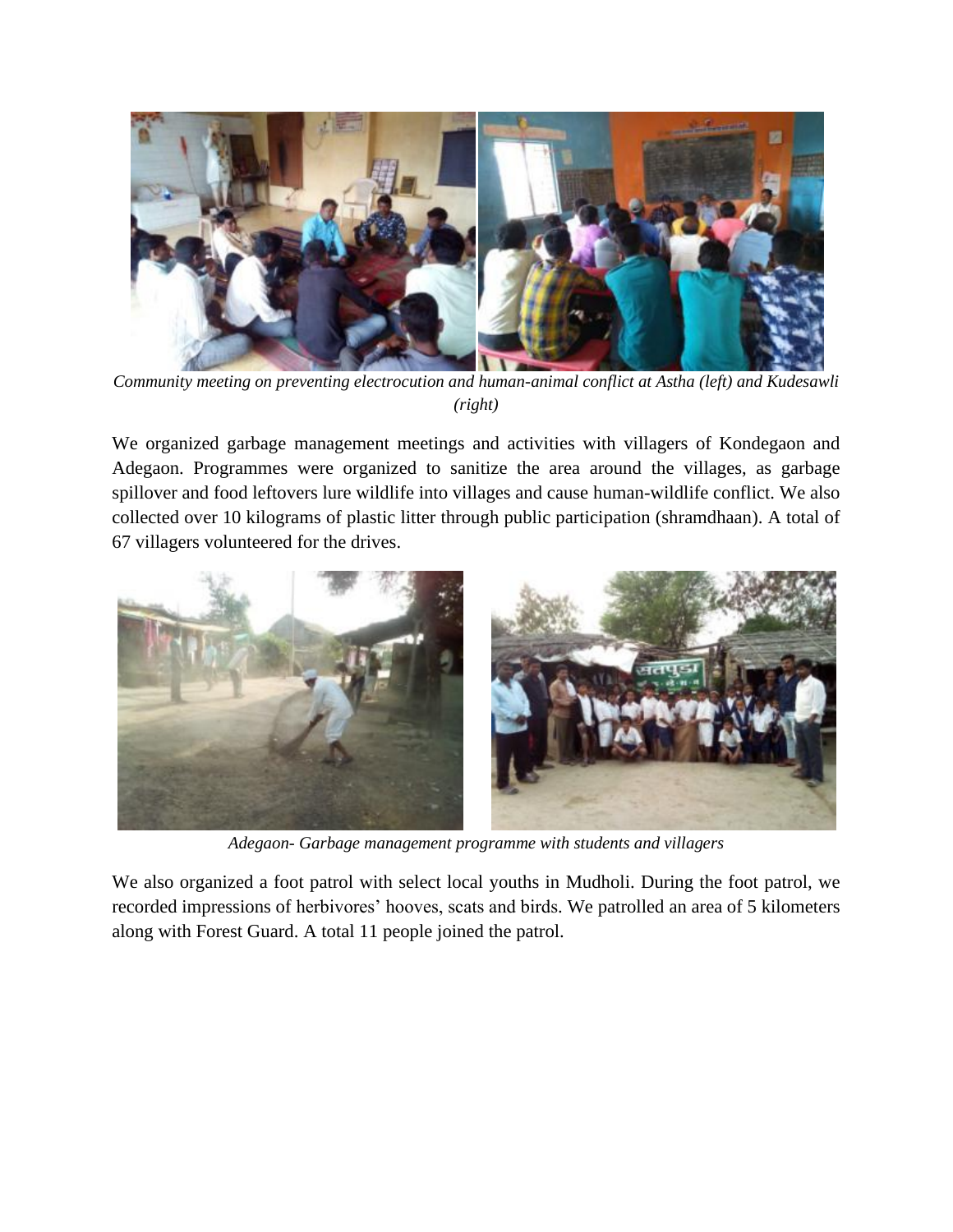

 *Mudholi – Local youths volunteer for foot patrol in buffer zone*

| <b>Environment Education Programme</b> |  |  |
|----------------------------------------|--|--|
|----------------------------------------|--|--|

| Sr. no         | <b>Date</b> | <b>Village/School</b> | Programme                                                                                                        | <b>Participants</b> |
|----------------|-------------|-----------------------|------------------------------------------------------------------------------------------------------------------|---------------------|
| $\mathbf{1}$   | 02/01/2020  | Mudholi               | Nature game                                                                                                      | 30                  |
| $\overline{2}$ | 18/01/2020  | Kondegaon             | Nature and bird-watching<br>trail                                                                                | 28                  |
| 3              | 21/01/2020  | <b>Bhamdeli</b>       | Nature game                                                                                                      | 28                  |
| $\overline{4}$ | 28/01/2020  | Kanargaon             | Wildlife<br>conservation<br>(film<br>shows,<br>awareness<br>presentation)                                        | $50 + 4$            |
| 5              | 29/01/2020  | Wamanpalli            | $-do-$                                                                                                           | $17 + 1$            |
| 6              | 29/01/2020  | Kudesawli             | Classroom<br>lecture<br>and<br>presentation<br>human-<br>on<br>wildlife<br>conflict.<br>identification of snakes | $46 + 4$            |
| $\overline{7}$ | 30/01/2020  | Kondegaon             | Film show - Truth about<br>tigers by Shekhar Dattatri                                                            | $28 + 2$            |
| 8              | 30/01/2020  | Katwal                | Class room lecture- inspired<br>by 'The hidden life of trees'<br>by Peter Wahlleben                              | $90 + 3$            |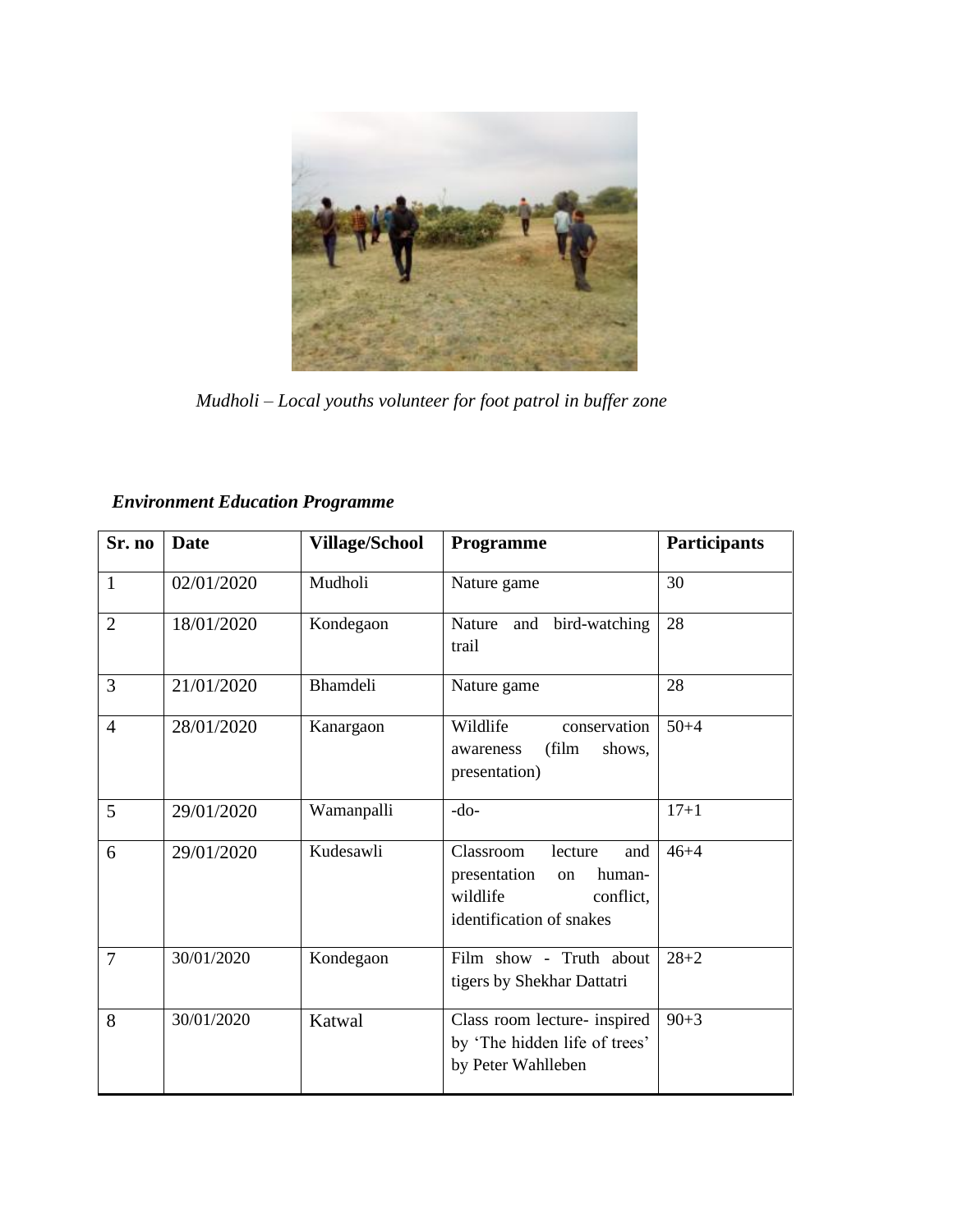|  | <b>Total</b> | $317 + 14$ |
|--|--------------|------------|
|  |              |            |

During the month of January, we organized a students' sensitizationa drive through wildlife conservtion awareness and environmental education programmes in Mudholi, Kondegaon, Kanhargaon, Kudesawli, Wamanpalli, Katwal and Bhamdeli villages. We organized these programmes with students and teachers in order to make them aware of the importance of biodiversity and the need for conservation. We taught them about nature and wildlife's value through films, documentaries, presentations and classroom lectures. A total of 231 students and 14 teachers participated in the programmes.



*(Left) Bhamdeli - Students and teachers watch a documentary on human-wildlife conflict* 

*(Right) Kudesawli- Film show on identification of snakes*

Students of Nature clubs 'Ashwal' 'Wagh' and 'Chimni' from Mudholi, Bhamdeli and Kondegaon participated in ineractive nature games and bird watching trails. During these activities, students observed birds' behaviour around a perennial water body. They also made notes of their obervations. A total of 86 students participated in these activities.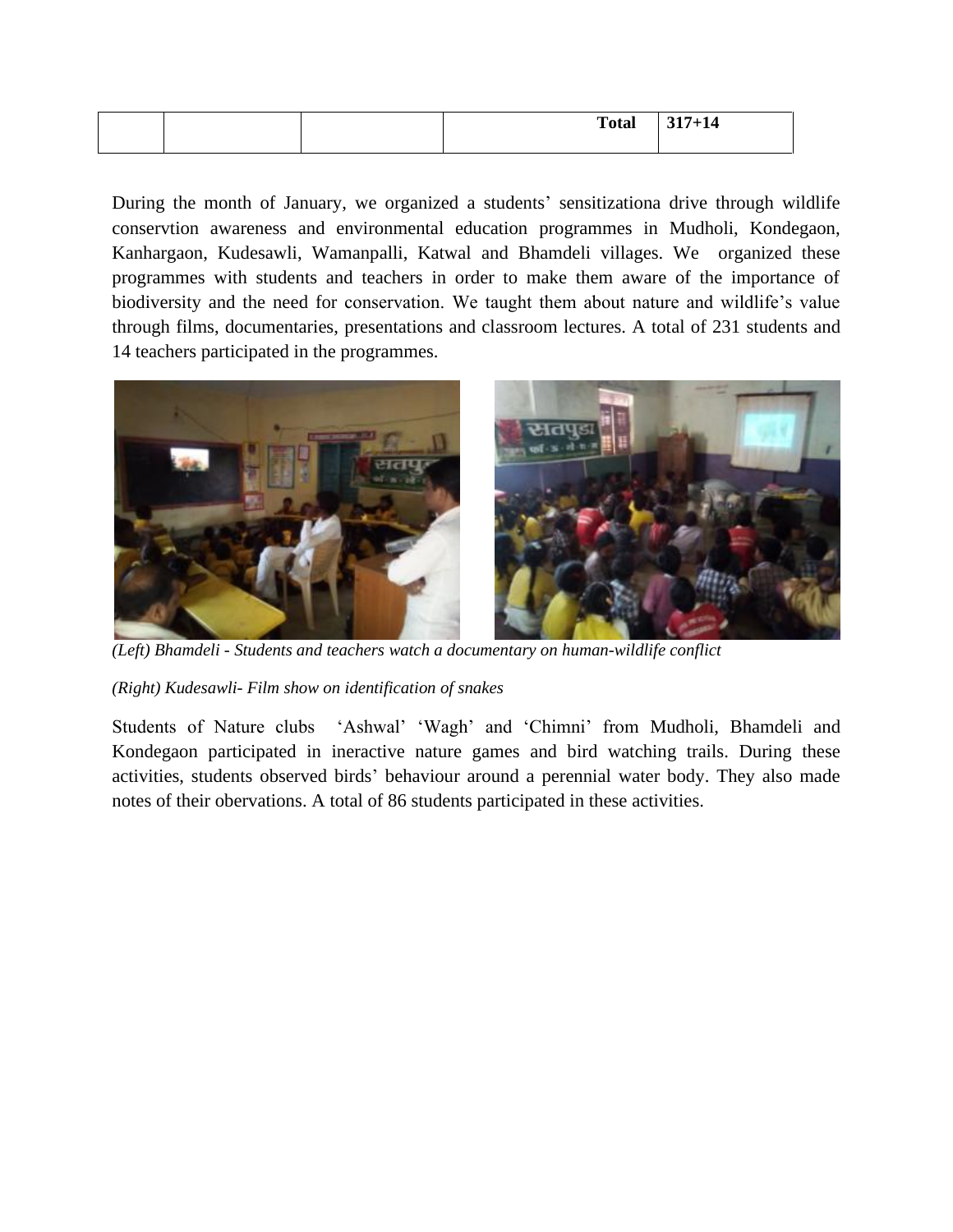

*(Left) Kondegaon- Children observe birds near a perennial water body during a bird-watching and nature trail* 

*(Right) Kudesawli- Field assistant Kishor engages students in an interactive nature educational game.* 

## *Employment Cell*

Details of the programmes are given below:

| Sr.<br>No.              | <b>Date</b> | <b>Village</b>  | Group                                                    | <b>Attended</b> | <b>Program introduced</b>                                                                       |
|-------------------------|-------------|-----------------|----------------------------------------------------------|-----------------|-------------------------------------------------------------------------------------------------|
| $\mathbf{1}$            | 03/01/2020  | Dewada          | <b>SHG</b><br>(Ramabai<br>Mahila<br>Bachat<br>Gat)       | 15              | Livelihood<br>awareness<br>$session$ – introduction<br>to candle making                         |
| $\overline{2}$          | 10/01/2020  | Mudholi         | (Savitri<br><b>SHG</b><br>Mahila<br>Bachat<br>Gat)       | 20              | Selection of members<br>interested in mushroom<br>cultivation                                   |
| 3                       | 17/01/2020  | <b>Bhamdeli</b> | <b>VEDC</b>                                              | 19              | about<br>Awareness<br>training<br>vocational<br>programmes<br>(residential/non-<br>residential) |
| $\overline{\mathbf{4}}$ | 23/01/2020  | <b>Bhamdeli</b> | <b>SHG</b><br>(Indira<br><b>Bachat</b><br>Mahila<br>Gat) | 12              | Workshop to<br>discuss<br>and promote traditional<br>folk dance                                 |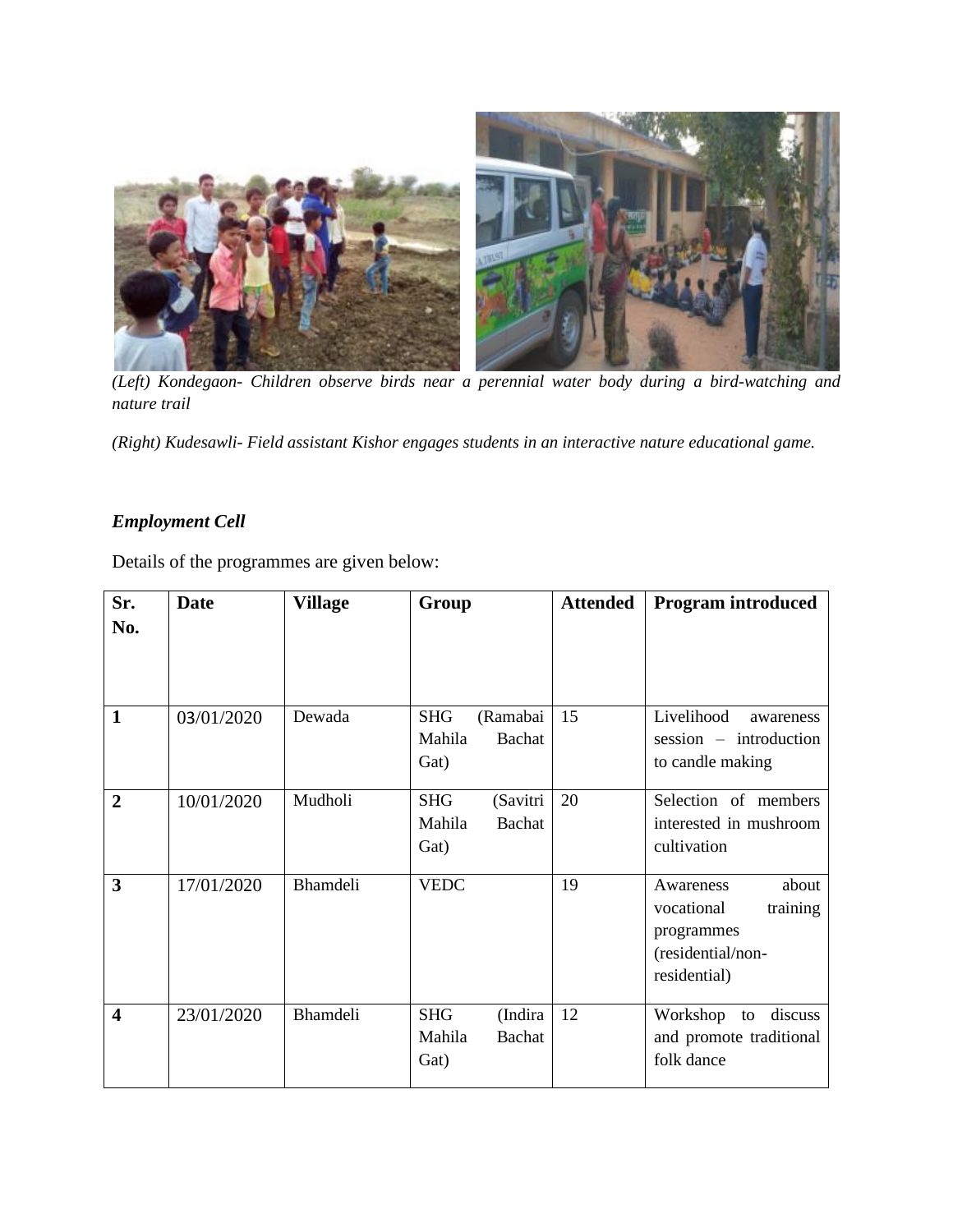| 5              | 24/01/2020 | Dewada    | (Ramabai<br><b>SHG</b> | 20  | making<br>Candle        |
|----------------|------------|-----------|------------------------|-----|-------------------------|
|                |            |           | Bachat<br>Mahila       |     | workshop                |
|                |            |           | Gat)                   |     |                         |
| 6              | 25/01/2020 | Khutwanda | <b>VEDC</b>            | 17  | Selection of youths for |
|                |            |           |                        |     | foot patrol             |
| $\overline{7}$ | 27/01/2020 | Dewada    | <b>VEDC</b>            | 22  | $-do-$                  |
| 8              | 28/01/2020 | Kanargaon | SHG(Saraswati          | 17  | Mushroom<br>cultivation |
|                |            |           | Mahila<br>Bachat       |     | workshop                |
|                |            |           | Gat)                   |     |                         |
|                |            |           |                        |     |                         |
|                |            |           | <b>Total</b>           | 142 |                         |
|                |            |           |                        |     |                         |

During January, we organized 3 village eco-development committee (VEDC) meetings and 3 self-help group (SHG) meetings, focusing on alternative livelihoods which would reduce dependence on forests that leads to human-wildlife conflict and degradation of forests. A total of 105 villagers attended these meetings. In the SHG meetings, we discussed several livelihood related issues. We also formed groups of interested members who are willing to be trained in making paper bags and in embroidery. The training will be provided to these members in order to improve their earnings and reduce their dependence on forests.



*(Left) Wamanpalli - Meeting with VEDC members on fodder plantation* 

*(Right) Wadala - Cattle being stall fed in cattle shed constructed under our livestock management programme*

In Kanargaon, a corridor village, we provided training in cultivation of mushrooms and identified a location for cultivation. A total of 17 members of women's SHG attended. The villagers had asked for this programme after they learnt of the success of a mushroom cultivation programme that we had organised in Moharli.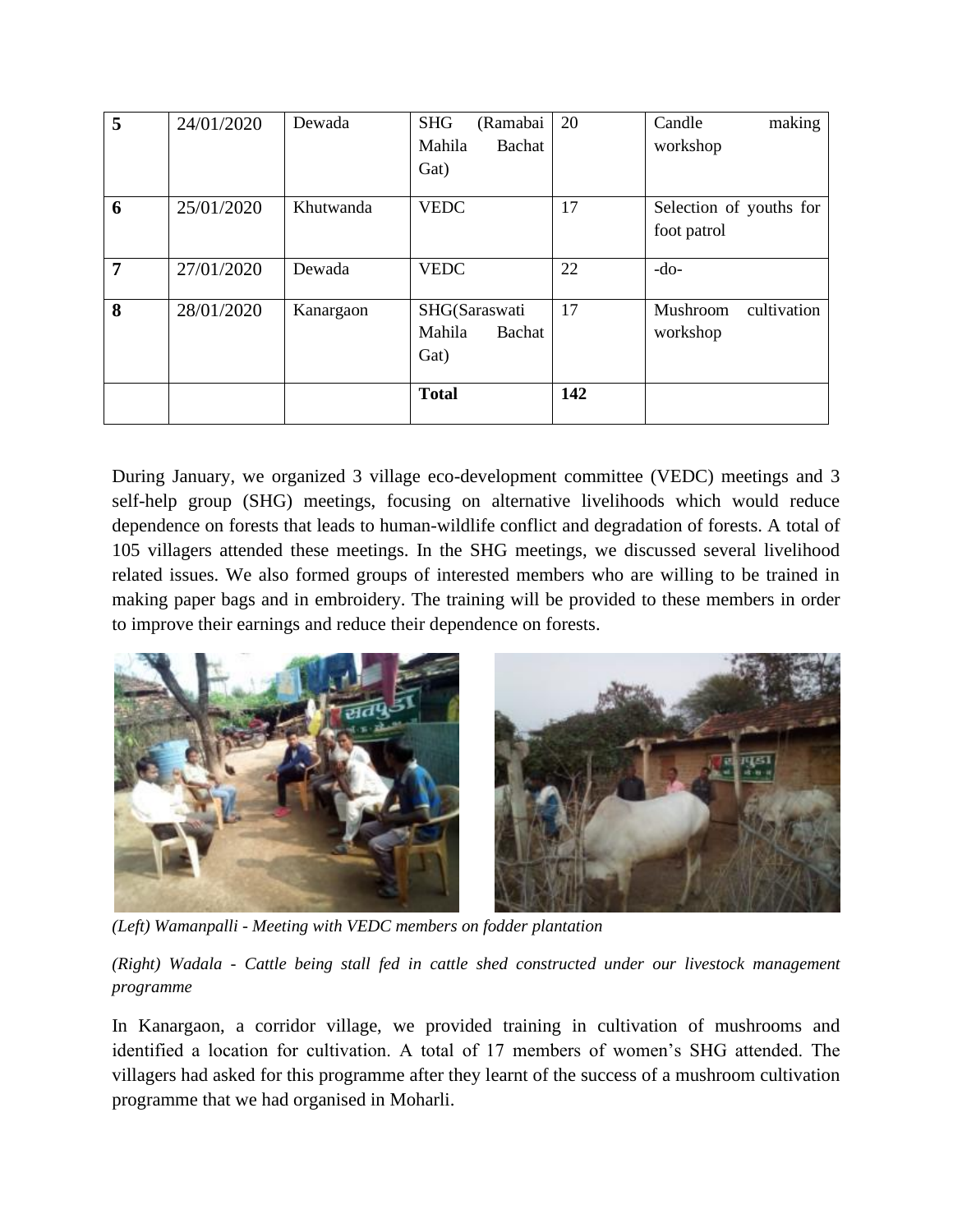

 *Kanargaon – Training programme on cultivation of mushrooms*

We also organized several meetings focusing on alternate livelihood options. Women's SHG Ramabai Mahila Bachat Gat participated in a candle making workshop where they made 8 dozen colorful candles, which will be sold at souvenir shops at Tadoba's buffer and core tourism gates.



*(Left) Mudholi - Members of women's SHG attend an awareness session on alternative livelihood options*

*(Right) Dewada - Ajay gives a demonstration how to make candles*



*Dewada - Candle making workshop*